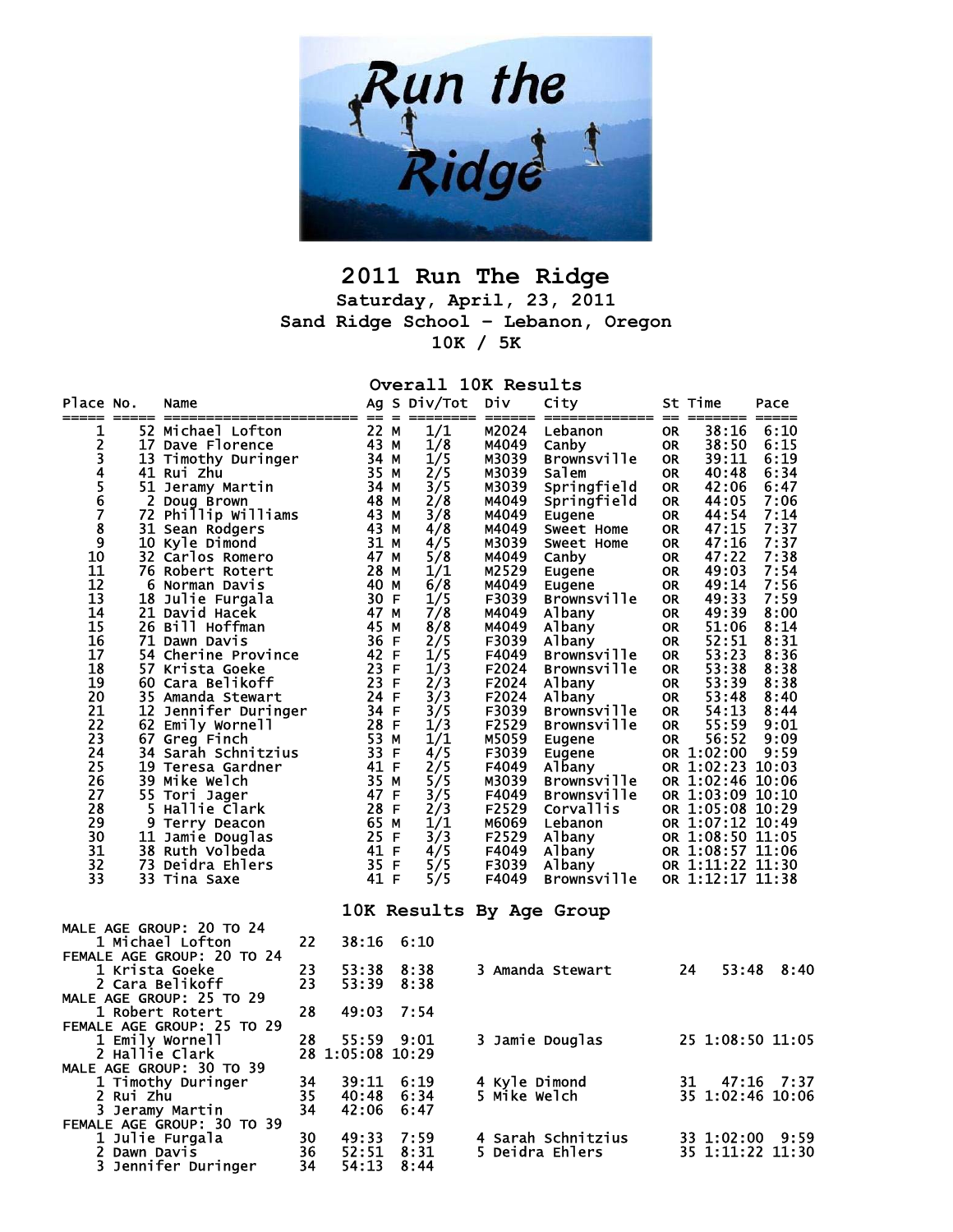| MALE AGE GROUP: 40 TO 49   |    |                  |            |                 |    |                  |      |
|----------------------------|----|------------------|------------|-----------------|----|------------------|------|
| 1 Dave Florence            | 43 | 38:50            | 6:15       | 5 Carlos Romero | 47 | 47:22            | 7:38 |
| 2 Doug Brown               | 48 | 44:05            | 7:06       | 6 Norman Davis  | 40 | 49:14 7:56       |      |
| 3 Phillip Williams         | 43 | 44:54            | 7:14       | David Hacek     | 47 | 49:39            | 8:00 |
| 4 Sean Rodgers             | 43 | 47:15 7:37       |            | 8 Bill Hoffman  | 45 | 51:06            | 8:14 |
| FEMALE AGE GROUP: 40 TO 49 |    |                  |            |                 |    |                  |      |
| 1 Cherine Province         | 42 | 53:23            | 8:36       | 4 Ruth Volbeda  |    | 41 1:08:57 11:06 |      |
| 2 Teresa Gardner           |    | 41 1:02:23 10:03 |            | 5 Tina Saxe     |    | 41 1:12:17 11:38 |      |
| 3 Tori Jager               |    | 47 1:03:09 10:10 |            |                 |    |                  |      |
| MALE AGE GROUP: 50 TO 59   |    |                  |            |                 |    |                  |      |
| 1 Greg Finch               | 53 |                  | 56:52 9:09 |                 |    |                  |      |
| MALE AGE GROUP: 60 TO 69   |    |                  |            |                 |    |                  |      |
| 1 Terry Deacon             |    | 65 1:07:12 10:49 |            |                 |    |                  |      |

## **Overall 5K Results**

| Place No.<br>===== | $\qquad \qquad \overline{\qquad \qquad }=$ | Name                                         |          | $= 2$        | Ag S Div/Tot<br>======== | Div<br>======  | City                    |                        | St Time<br>======= | Pace                       |
|--------------------|--------------------------------------------|----------------------------------------------|----------|--------------|--------------------------|----------------|-------------------------|------------------------|--------------------|----------------------------|
| 1                  |                                            | 74 Jordan Watkins                            |          | 14 M         | 1/5                      | M0114          | Brownsville             | <b>OR</b>              | 20:13              | 6:31                       |
| 2                  |                                            | 23 Eric Halfman                              |          | 12 M         | 2/5                      | M0114          | Salem                   | <b>OR</b>              | 21:47              | 7:01                       |
| 34567              | 75                                         | Joseph Hovey                                 |          | 12 M         | 3/5                      | M0114          | Brownsville             | <b>OR</b>              | 23:02              | 7:25                       |
|                    |                                            | 42 Foster Kimball<br>36 Amy Toornstra        |          | 64 M<br>34 F | 1/2<br>1/10              | M6069<br>F3039 | Lebanon<br>Salem        | <b>OR</b><br><b>OR</b> | 24:47<br>25:13     | 7:59<br>8:07               |
|                    |                                            | 65 Doug Mitchell                             |          | 55 M         | 1/1                      | M5059          | Albany                  | <b>OR</b>              | 25:35              | 8:14                       |
|                    |                                            | 53 Jared Brewer                              |          | 33 M         | 1/1                      | M3039          | Springfield             | <b>OR</b>              | 26:00              | 8:22                       |
| $\bar{8}$          |                                            | 66 Penny Anderson                            |          | 30 F         | 2/10                     | F3039          | Lebanon                 | <b>OR</b>              | 26:10              | 8:26                       |
| 9                  |                                            | 64 Eliza Hoffman                             |          | 13 F         | 1/6                      | F0114          | Albany                  | <b>OR</b>              | 26:16              | 8:27                       |
| 10                 |                                            | 29 Katherine Meyr                            |          | 12 F         | 2/6                      | F0114          | <b>Brownsville</b>      | <b>OR</b>              | 26:18              | 8:28                       |
| 11                 |                                            | 25 Erika Harris                              |          | 32 F         | 3/10                     | F3039          | <b>Brownsville</b>      | <b>OR</b>              | 27:41              | 8:55                       |
| 12                 |                                            | 24 Heather Halfman                           |          | 14 F         | 3/6                      | F0114          | Salem                   | <b>OR</b>              | 28:17              | 9:07                       |
| 13                 |                                            | 63 Jennie Hoffman                            |          | 46 F         | 1/3                      | F4049          | Albany                  | <b>OR</b>              | 30:54              | 9:57                       |
| 14                 |                                            | 20 Val Glenn                                 |          | 67 M         | 2/2                      | M6069          | Oregon City             | <b>OR</b>              |                    | 31:36 10:11                |
| 15<br>16           |                                            | 22 Autumn Halfman<br>68 Amanda Davis         |          | 17 F<br>25 F | 1/3<br>1/2               | F1519<br>F2529 | salem<br>Albany         | <b>OR</b><br><b>OR</b> |                    | 31:42 10:13<br>32:49 10:34 |
| 17                 |                                            | 49 Heather Baze                              |          | 38 F         | 4/10                     | F3039          | Halsey                  | <b>OR</b>              |                    | 33:03 10:39                |
| 18                 |                                            | 1 Stacie Brewer                              |          | 33 F         | 5/10                     | F3039          | Springfield             | <b>OR</b>              |                    | 33:47 10:53                |
| 19                 |                                            | 28 Erin Jensen                               |          | 34 F         | 6/10                     | F3039          | Springfield             | <b>OR</b>              |                    | 33:48 10:53                |
| 20                 |                                            | 47 Soren Ashcraft                            |          | 07 M         | 4/5                      | M0114          | <b>Brownsville</b>      | <b>OR</b>              |                    | 36:01 11:36                |
| 21                 |                                            | 43 Jennifer Ashcraft                         |          | 39 F         | 7/10                     | F3039          | <b>Brownsville</b>      | <b>OR</b>              |                    | 36:09 11:38                |
| 22                 |                                            | 61 Michelle Belikoff                         |          | 46 F         | 2/3                      | F4049          | Albany                  | <b>OR</b>              |                    | 37:34 12:06                |
| 23                 |                                            | 45 Aubrey Ashcraft                           |          | 11 F         | 4/6                      | F0114          | <b>Brownsville</b>      | <b>OR</b>              |                    | 38:12 12:18                |
| 24                 |                                            | 44 Savannah Ashcraft                         |          | 13 F         | 5/6                      | F0114          | Brownsville             | <b>OR</b>              |                    | 42:24 13:39                |
| 25<br>26           |                                            | 48 Hayden Ashcraft<br>8 Donna Deacon         |          | 05 M<br>73 F | 5/5<br>1/1               | M0114<br>F7099 | Brownsville<br>Lebanon  | <b>OR</b><br><b>OR</b> |                    | 42:42 13:45<br>43:36 14:02 |
| 27                 |                                            | 46 Cora Ashcraft                             |          | 10 F         | 6/6                      | F0114          | Brownsville             | <b>OR</b>              |                    | 45:31 14:39                |
| 28                 |                                            | 58 Lauren Volbeda                            |          | 17 F         | 2/3                      | F1519          | Albany                  | <b>OR</b>              |                    | 45:51 14:46                |
| 29                 |                                            | 59 Darren Volbeda                            |          | 42 M         | 1/1                      | M4049          | Albany                  | <b>OR</b>              |                    | 48:23 15:35                |
| 30                 |                                            | 56 Lucyann Volbeda                           |          | 67 F         | 1/3                      | F6069          | Albany                  | <b>OR</b>              |                    | 48:25 15:35                |
| 31                 |                                            | 50 De Ette Ealy                              |          | 45 F         | 3/3                      | F4049          | <b>Brownsville</b>      | <b>OR</b>              |                    | 51:27 16:34                |
| 32                 | 7 <sup>7</sup>                             | Sharon Davis                                 |          | 51 F         | 1/1                      | F5059          | Lebanon                 | <b>OR</b>              |                    | 51:30 16:35                |
| 33                 |                                            | 3 Connie Cartwright                          |          | 35 F         | 8/10                     | F3039          | Lebanon                 | <b>OR</b>              |                    | 51:32 16:35                |
| 34<br>35           |                                            | 14 Marie Evans                               |          | 68 F<br>35 F | 2/3<br>9/10              | F6069          | <b>Brownsville</b>      | <b>OR</b>              |                    | 51:43 16:39<br>55:13 17:47 |
| 36                 |                                            | 30 Angie Price<br>77 Linda White             |          | 63 F         | 3/3                      | F3039<br>F6069 | Halsey<br>Brownsville   | <b>OR</b><br><b>OR</b> |                    | 55:15 17:47                |
| 37                 |                                            | 69 Emma Feeley                               |          | 24 F         | 1/1                      | F2024          | Lebanon                 | <b>OR</b>              |                    | 59:23 19:07                |
| 38                 |                                            | 70 Ashlei Hand                               |          | 25 F         | 2/2                      | F2529          | Corvallis               | <b>OR</b>              |                    | 59:28 19:09                |
| 39                 |                                            | 15 Mikayla Evans                             |          | 15 F         | 3/3                      | F1519          | Lebanon                 |                        | OR 1:06:10 21:18   |                            |
| 40                 |                                            | 16 Virginia Evans                            |          | 39 F         | 10/10                    | F3039          | Lebanon                 |                        | OR 1:06:12 21:19   |                            |
|                    |                                            |                                              |          |              |                          |                | 5K Results By Age Group |                        |                    |                            |
|                    |                                            |                                              |          |              |                          |                |                         |                        |                    |                            |
|                    |                                            | <b>MALE AGE GROUP: 01 TO 14</b>              |          |              |                          |                |                         |                        |                    |                            |
|                    |                                            | 1 Jordan Watkins                             | 14       | 20:13        | 6:31                     |                | 4 Soren Ashcraft        |                        | 07                 | 36:01 11:36                |
|                    |                                            | 2 Eric Halfman                               | 12<br>12 | 21:47        | 7:01<br>7:25             |                | 5 Hayden Ashcraft       |                        | 05                 | 42:42 13:45                |
|                    |                                            | 3 Joseph Hovey<br>FEMALE AGE GROUP: 01 TO 14 |          | 23:02        |                          |                |                         |                        |                    |                            |
|                    |                                            | 1 Eliza Hoffman                              | 13       | 26:16        | 8:27                     |                | 4 Aubrey Ashcraft       |                        | 11                 | 38:12 12:18                |
|                    |                                            | 2 Katherine Meyr                             | 12       | 26:18        | 8:28                     |                | 5 Savannah Ashcraft     |                        | 13                 | 42:24 13:39                |
|                    |                                            | 3 Heather Halfman                            | 14       | 28:17        | 9:07                     |                | 6 Cora Ashcraft         |                        | 10                 | 45:31 14:39                |
|                    |                                            | <b>FEMALE AGE GROUP: 15 TO 19</b>            |          |              |                          |                |                         |                        |                    |                            |
|                    |                                            | 1 Autumn Halfman                             | 17       | 31:42 10:13  |                          |                | 3 Mikayla Evans         |                        |                    | 15 1:06:10 21:18           |
|                    |                                            | 2 Lauren Volbeda                             | 17       | 45:51 14:46  |                          |                |                         |                        |                    |                            |
|                    |                                            | FEMALE AGE GROUP: 20 TO 24                   |          |              |                          |                |                         |                        |                    |                            |
|                    | 1 Emma Feeley                              |                                              | 24       | 59:23 19:07  |                          |                |                         |                        |                    |                            |
|                    |                                            | FEMALE AGE GROUP: 25 TO 29<br>1 Amanda Davis | 25       | 32:49 10:34  |                          | 2 Ashlei Hand  |                         |                        | 25                 | 59:28 19:09                |
|                    |                                            | MALE AGE GROUP: 30 TO 39                     |          |              |                          |                |                         |                        |                    |                            |

1 Jared Brewer 33 26:00 8:22